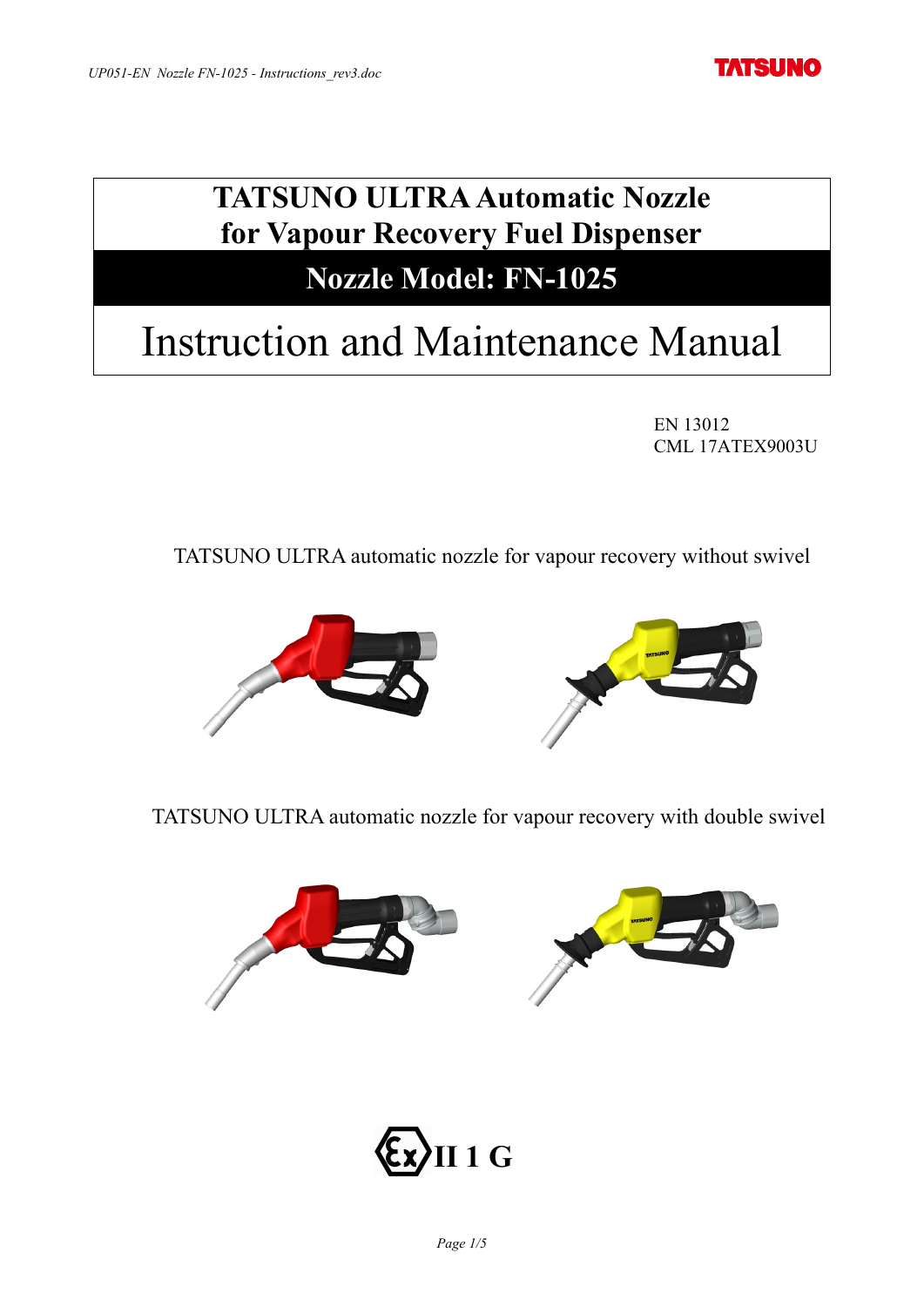

#### **How to use nozzle**

- 1. Insert the nozzle sufficiently into the fuelling port of the automobile.
- 2. Pull the nozzle lever and lock in the latch. Fuelling starts.
- 3. When the fuel level reaches the pilot hole of the nozzle spout, the main valve of the nozzle closes automatically to stop fuelling.
- 4. Unlock the nozzle lever from the latch and return to the initial state. It can refuel again if pulling the lever once again.



#### **Installation**

- 1. Shut off power to the dispenser before starting the nozzle & swivel installation or replacement. Relieve system pressure before servicing or replacing.
- 2. Carefully drain fuel from hose & nozzle & swivel into approved container in the case of replacing nozzles.
- 3. If nozzle & swivel replacement, Replace the O-ring of the hose side with new. The tightening torque of the screw: 60N.m.
- 4. Flow test nozzles & swivels before putting nozzles & swivels in service.

#### **Flow test**

1. Leak confirmation

Start pump, and check for leaks between the nozzle & swivel and hose connections.

2. Flow rate test

Measure the flow rate of the nozzle first latch position.

Ensure the maximum flow rate is below the maximum flow rate of the dispenser.

3. Automatic shut off test Start flow into approved metal test container; place nozzle in first latch position. Immerse the sensor on nozzle spout tip below the level of liquid. Nozzle must shut off immediately.

Repeat procedure at the "minimum" shut off flow rate.

#### **Vapour recovery test**

Perform the vapor recovery test according to local law.

#### **Daily inspection**

- 1. Confirm that the nozzle & swivel do not leak with normal visual acuity.
- 2. Confirm that the nozzle & swivel have not deformation or other damages.
- 3. Inspect the vapour recovery boots, scarves, grip covers, and confirm that there are not damages and intense dirt. Replace there, as necessary.

#### **Periodic inspection** (less than six months after installation)

- 1. Starts pump and confirm that the nozzle & swivel do not leak**.**
- 2. Confirm the automatic shut off function of the nozzle
- 3. Confirm that the nozzle  $&$  swivel have not deformation or other damages.
- 4. Inspect the vapour recovery boots, scarves, grip covers, and confirm that there are not damages and intense dirt. Carry out replacement if abnormality is discovered.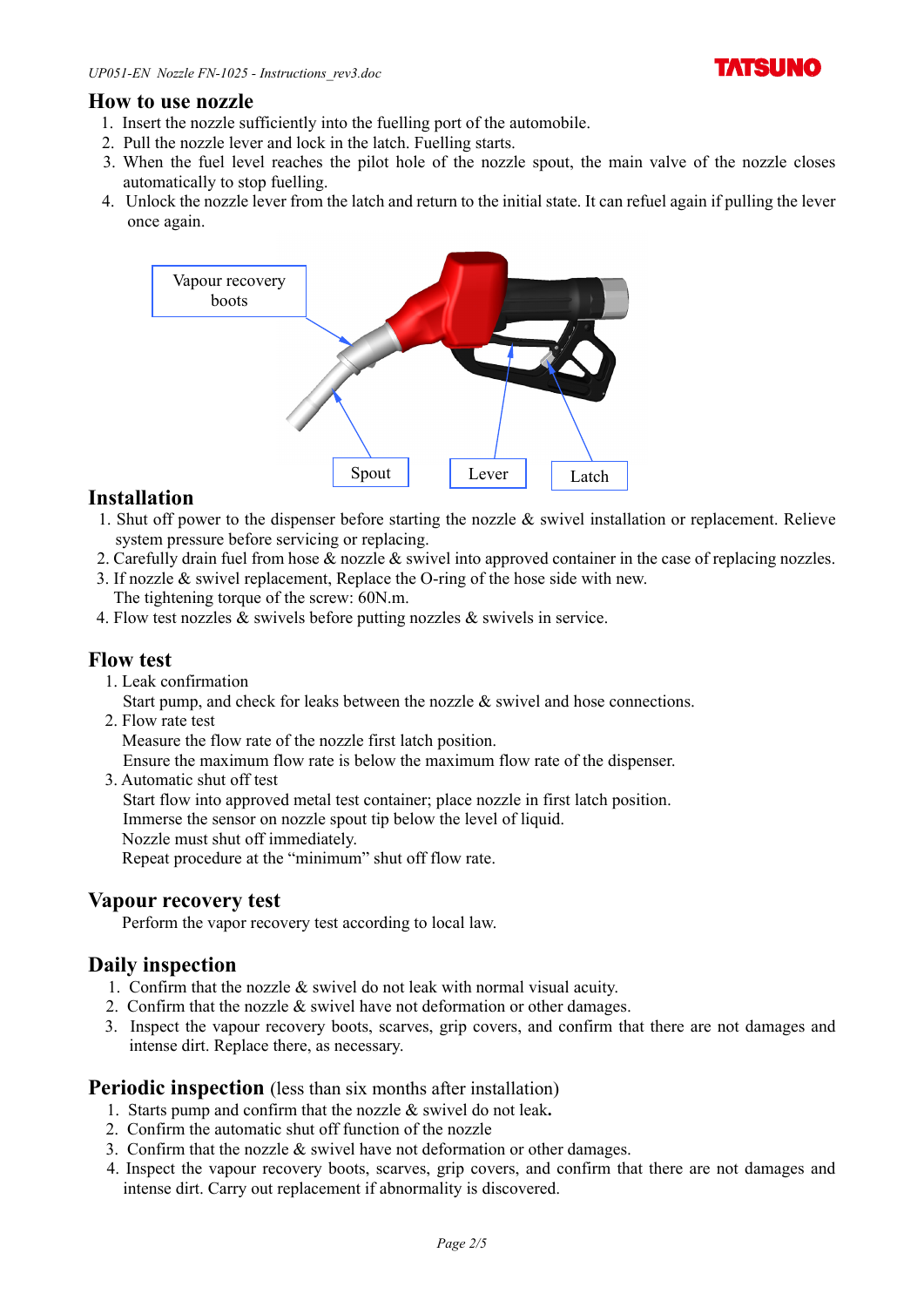

## **Trouble Shooting**

| Problem                                | <b>Solution</b>                                                                                                                                             |
|----------------------------------------|-------------------------------------------------------------------------------------------------------------------------------------------------------------|
| Nozzle keeps tripping off immediately. | 1. The sensor or the air passage on the nozzle spout may be<br>blocked by an alien substance or fuel. Remove the alien<br>substance or fuel and fill again. |
|                                        | 2. The safety cut out attitude valve may operate with some near<br>horizontal fill pipes. Turn the nozzle spout downward and fill<br>again.                 |
|                                        | 3. Some filler necks are difficult to refuel.                                                                                                               |
|                                        | Slow down fuel delivery. Put on low latch position.                                                                                                         |
| Nozzle fails to open.                  | 1. Pump pressure is not added to the nozzle. Check the pump<br>and solenoid valve.                                                                          |
|                                        | 2. The passage in the nozzle is clogged up.                                                                                                                 |
|                                        | Replace or clean the nozzle.                                                                                                                                |
|                                        | 3. Confirm whether nozzle lever was damaged.                                                                                                                |
|                                        | In the case of damage, change the lever.                                                                                                                    |
| Nozzle does not close automatically    | Stop use promptly.                                                                                                                                          |
|                                        | Call your service contractor for repair or replace the nozzle.                                                                                              |
|                                        | Stop use promptly.                                                                                                                                          |
| Nozzle leaks.                          | Call your service contractor for repair or replace the nozzle.                                                                                              |

#### **Guarantee**

TATSUNO guarantees against defective materials and manufacturing during warranty period. Warranty period: One year from date of supply.

If the delivery date cannot be established, the date code on the nozzle prevails.

Warranty does not cover below.

(1) Damage to the nozzle  $&$  swivel in an accident etc.

- (2) Damage by natural disasters, such as a typhoon and an earthquake.
- (3) Wear items such as spouts, vapour recovery boots, scarves or grip covers.

#### **Replacement period**

Nozzles are expendables. Even if there is no abnormality, we recommend replacement after use of the nozzle & swivel for three years or the quantity of refuelling 2,500,000L.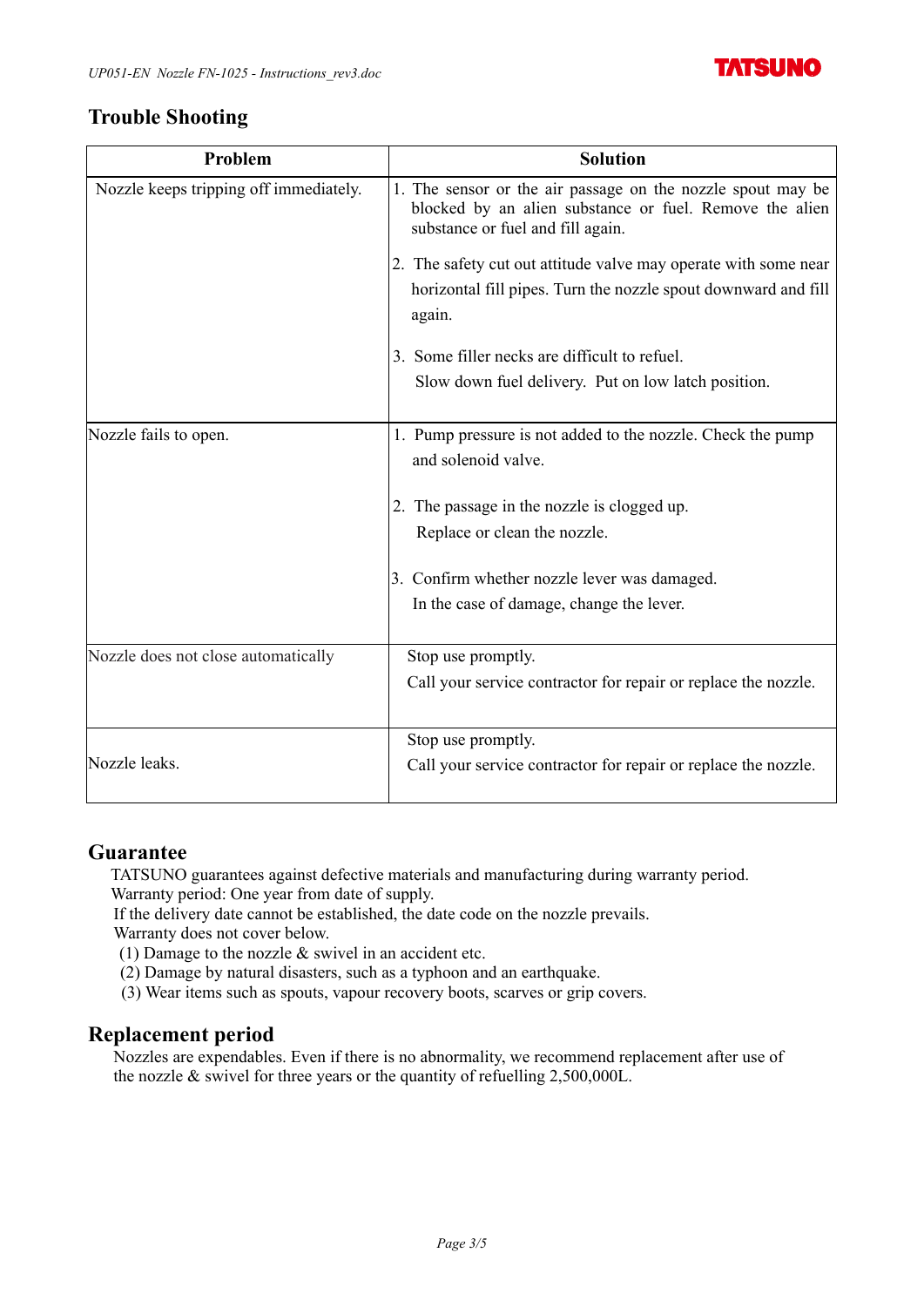### **© TATSUNO CORPORATION. All rights reserved.**

No part of this manual may be copied or reproduced in any form or by any means without prior written consent of TATSUNO CORPORATION. The information in this manual is subject to change without notice and should not be construed as a commitment by TATSUNO CORPORATION. TATSUNO CORPORATION has taken great effort to verify the accuracy of this manual but assumes no responsibility for any technical inaccuracies or typographical errors.

## **Suggestions**

If you have any suggestions as to how we can improve the quality and/or readability of this manual, then we would be happy to hear from you. We can be contacted at the following address:

International Marketing Department TATSUNO CORPORATION 1-1, Kasama 4-Chome, Sakae-ku, Yokohama-shi, Kanagawa Japan FAX: 81-45-893-4680